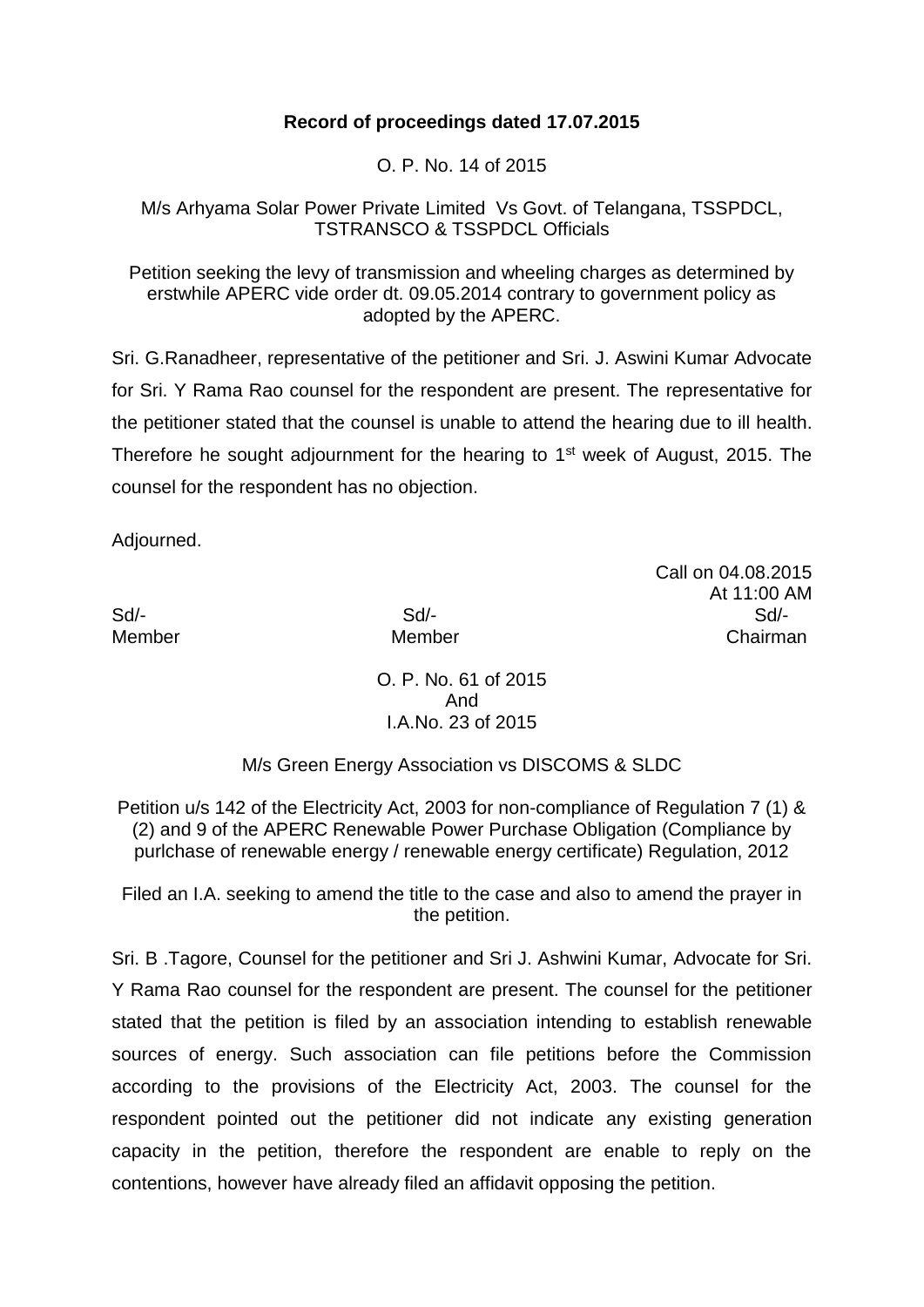The Commission directed the counsel for the petitioner to explain the maintainability of the petition in detail and also to file with the Commission the information relating to establishment renewable projects in the State of Telangana by the association members by 14.08.2015 with a copy to the respondents. The respondents shall also submit the information duly checking the information filed by the petitioner association.

The Commission adjourned the hearing with the above observations.

Call on 25.08.2015 At 11:00 AM Sd/- Sd/- Sd/- Member Member Chairman

> O. P. No. 81 of 2015 And I.A.No. 22 of 2015

M/s Earth Solar Pvt. Ltd. vs TSSPDCL & CGM (Comml & RAC), TSSPDCL

Petition seeking to question the action of the license in not modifying and changing the substation as requested and also postponing the COD by one year.

There is no representation on the behalf of the petitioner. Sri. J. Aswini Kumar Advocate for Sri. Y Rama Rao counsel for the respondent is present. A letter is received from the counsel for the petitioner stating that the petitioner seeks to withdraw the original petition as the respondents agree to consider the request of the petitioner favourably, therefore the petition may be dismissed as withdrawn.

Having regard to the letter of the counsel for the petitioner, the petition is dismissed as withdrawn.

Sd/- Sd/- Sd/- Member Member Chairman

## O. P. No. 82 of 2015

## M/s Pragathi Group Vs TSSPDCL & TSTRANSCO

Petition seeking to question the action of levying wheeling and transmission charges by licensees along with other issues.